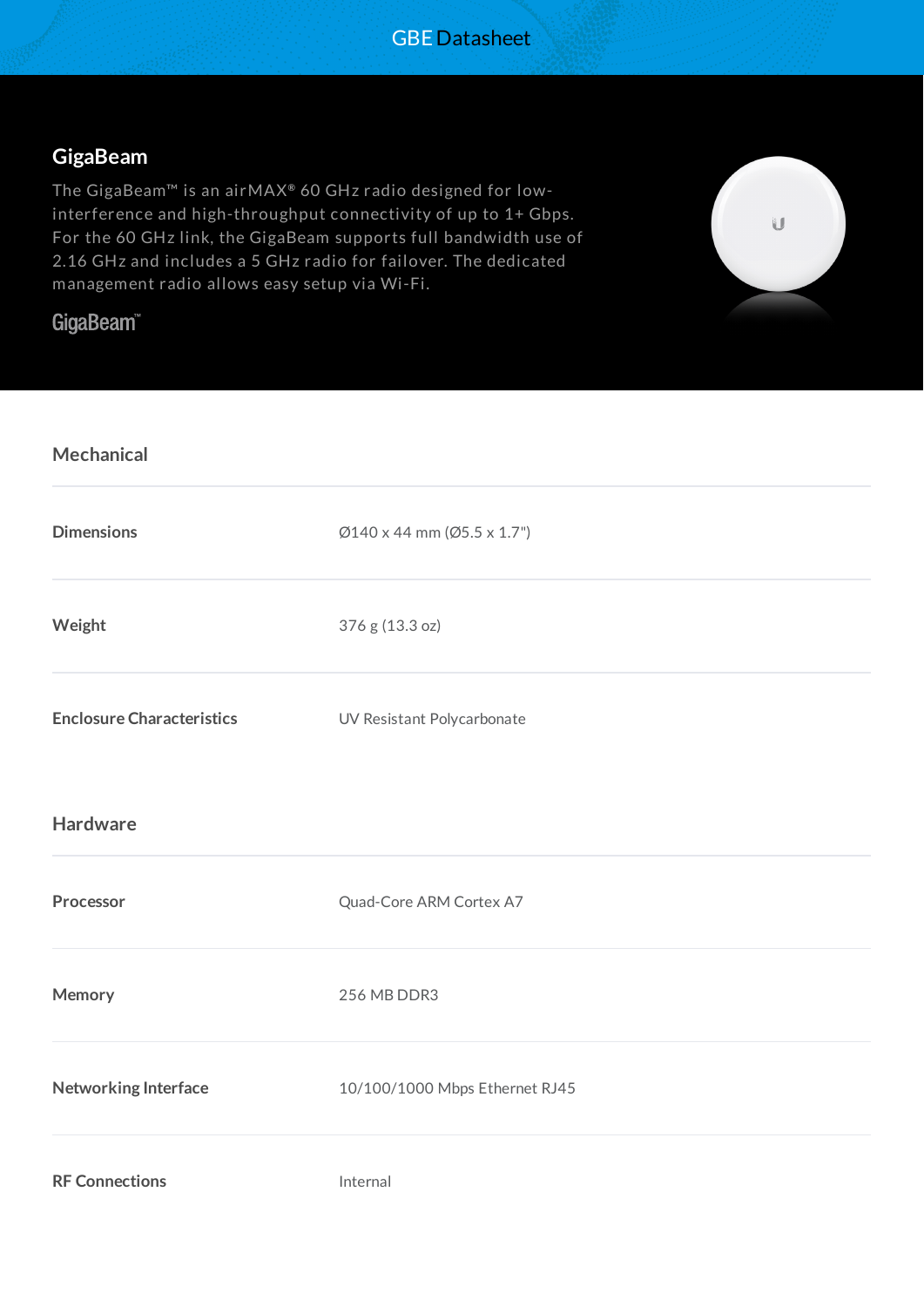| <b>Max. Power Consumption</b>  | 11W                                 |
|--------------------------------|-------------------------------------|
| <b>Power Method</b>            | Passive PoE (Pairs 4, 5+; 7, 8-)    |
| <b>Power Supply</b>            | 24VDC, 0.5A Gigabit PoE Adapter     |
| <b>Supported Voltage Range</b> | 24V ±10% (22 - 26VDC)               |
| <b>ESD/EMP Protection</b>      | Air/Contact: ± 24kV                 |
| <b>Operating Temperature</b>   | -40 to 60° C (-40 to 140° F)        |
| <b>Operating Humidity</b>      | 5 - 95% Noncondensing               |
| <b>Certifications</b>          | FCC, IC, CE                         |
| <b>Software</b>                |                                     |
| <b>OS</b>                      | airOS®                              |
| <b>Operating Modes</b>         | PtP, PtMP (Future Firmware Upgrade) |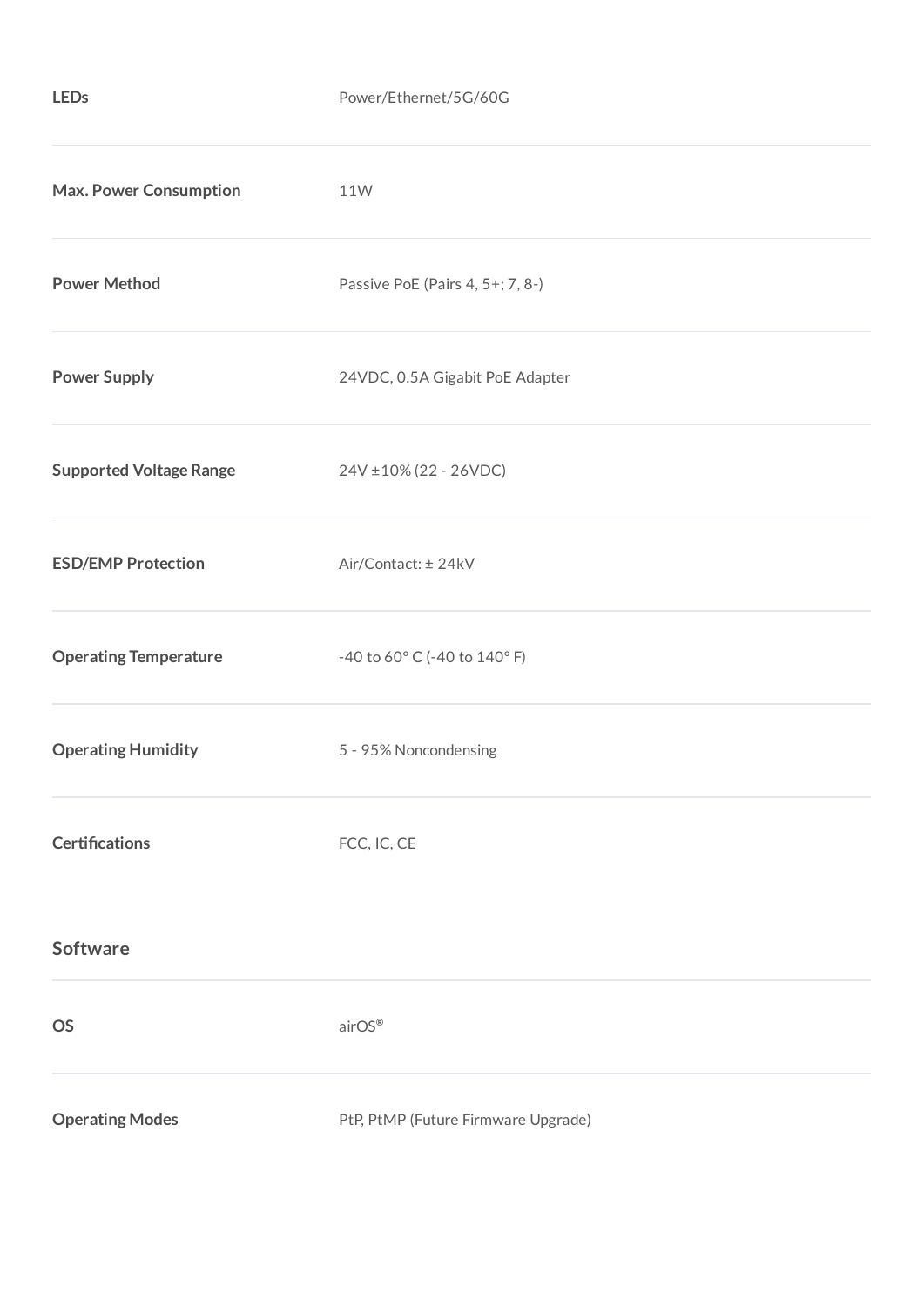| <b>Ubiquiti Specific Features</b>    | Integrated 60 GHz and 5 GHz Radios, Discovery Protocol                                   |  |  |
|--------------------------------------|------------------------------------------------------------------------------------------|--|--|
| Security                             | WPA2 AES Only                                                                            |  |  |
| <b>Dashboard</b>                     | Yes                                                                                      |  |  |
| <b>Wireless Settings</b>             | Yes                                                                                      |  |  |
| <b>Network Settings</b>              | Yes                                                                                      |  |  |
| System                               | Yes                                                                                      |  |  |
| <b>Services</b>                      | UNMS, Ping Watchdog, Web Server, SSH Server, NTP Client, System Log,<br>Device Discovery |  |  |
| <b>Tools</b>                         | Antenna Alignment Tool, Discovery Utility, Traceroute, Speed Test                        |  |  |
| <b>Minimum Software Requirements</b> | Any Modern Web Browser                                                                   |  |  |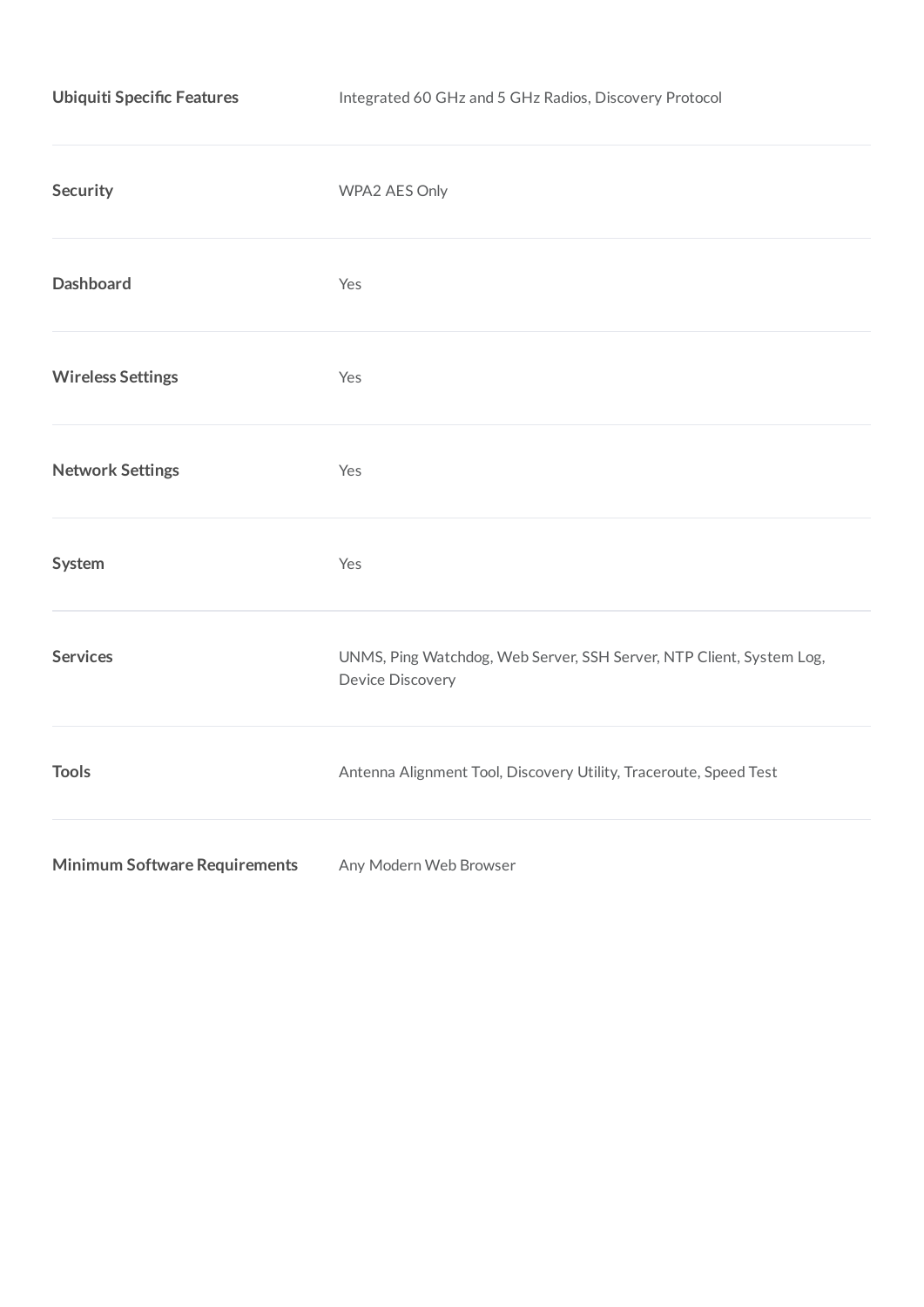## **5 GHz TX Specifications**

| Data Rate               | <b>Avg Power</b><br>(dBm) | <b>Tolerance</b><br>(dB) |
|-------------------------|---------------------------|--------------------------|
| 1x BPSK $(^{1}_{2})$    | 25                        | ±2                       |
| $2x$ QPSK $(^{1/2})$    | 25                        | ±2                       |
| $2x$ QPSK $(^{3}/_{4})$ | 25                        | ±2                       |
| 4x 16QAM (1/2)          | 25                        | ±2                       |
| 4x 16QAM $(^{3}/_{4})$  | 25                        | ±2                       |
| 6x 64QAM $(^{2}/_{3})$  | 24                        | ±2                       |
| 6x 64QAM $(^{3}/_{4})$  | 22                        | ±2                       |
| 6x 64QAM $(^{5}/_{6})$  | 22                        | ±2                       |
| 8x 256QAM $(^{3}/_{4})$ | 21                        | ±2                       |
| 8x 256QAM $(^{5}/_{6})$ | 21                        | ±2                       |